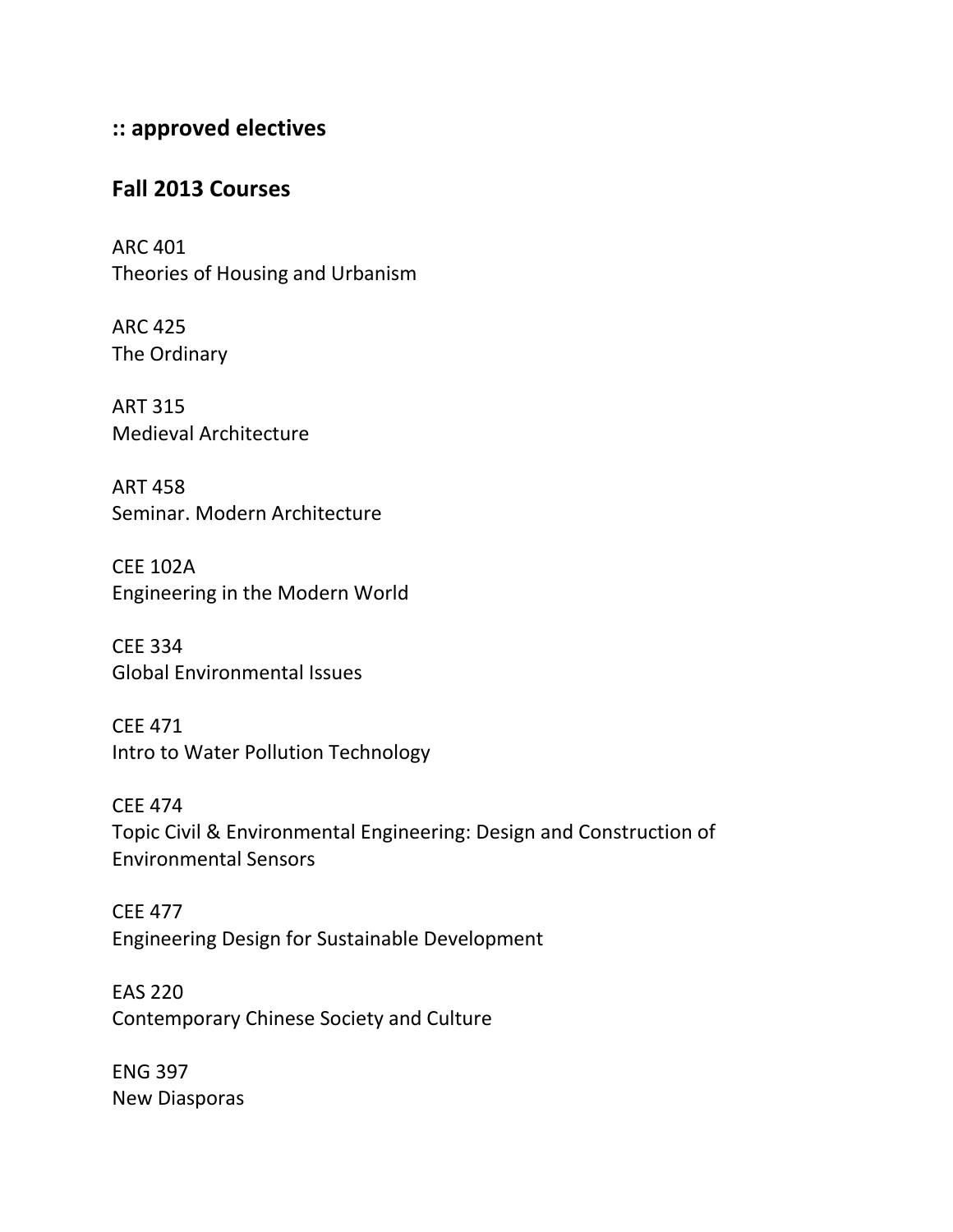ENV 201A Fundamentals of Environmental Studies: Population, Land Use, Biodiversity, and Energy

ENV 201B Fundamentals of Environmental Studies: Population, Land Use, Biodiversity, and Energy

ENV 305 Topics in Environmental Studies - Building American Style: Land-Use Policies and Rules

FRS 153\*\* Ghetto

GEO 197 Environmental Decision-Making

GEO 499 Environmental Change, Poverty, and Conflict

HIS 387 African American History from Reconstruction to the Present

HIS 491 History of Ecology and Environmentalism

LAS 347 Graffiti and City Life

LAS 402 Latin American Studies Seminar - Architecture as a Mechanism of Social Inclusion

MAE 228 Energy Solutions for the Next Century